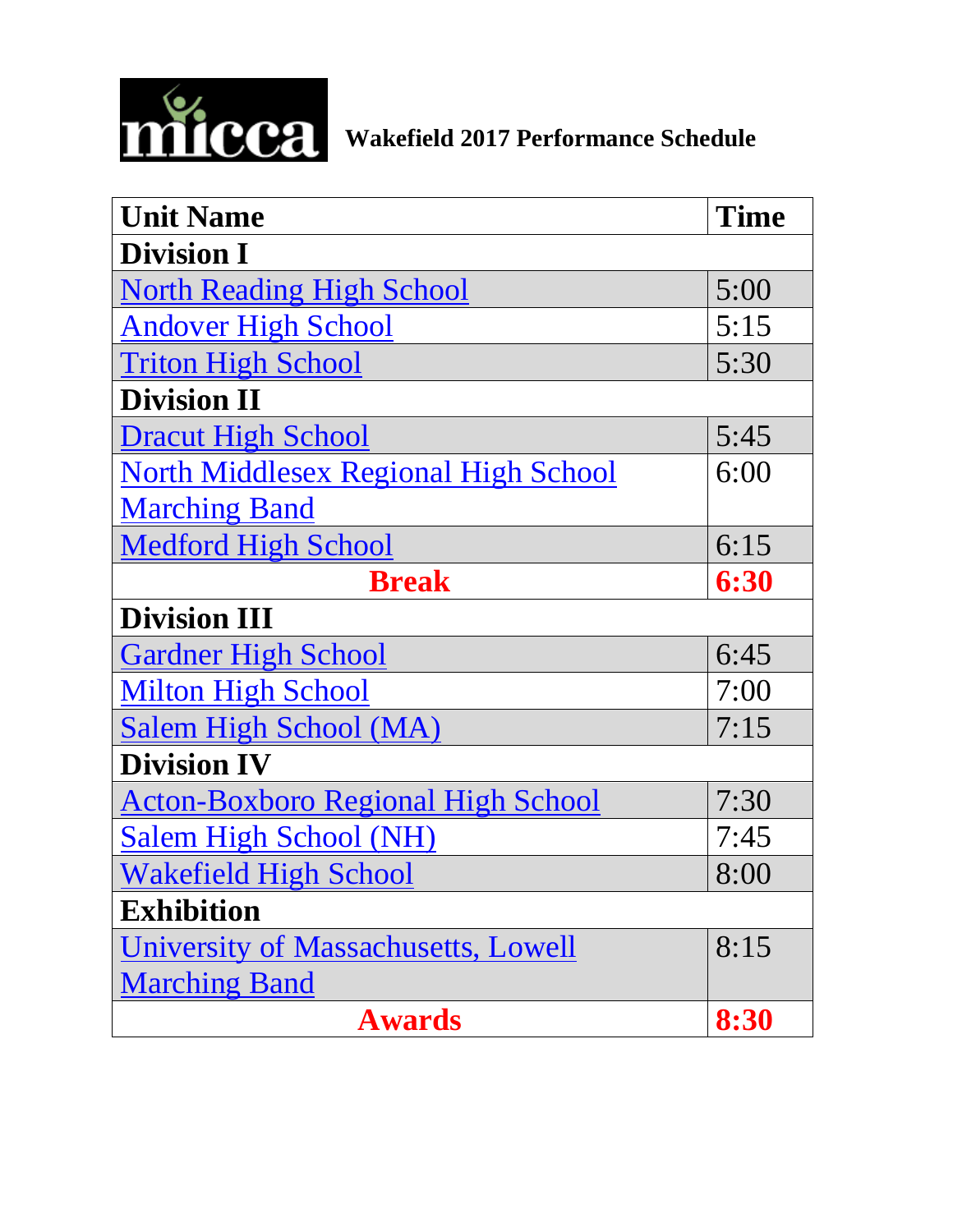# **Concessions Menu**

## **Main Courses**

| Home Made Chili                       | \$4.00 |
|---------------------------------------|--------|
| Home Made Macaroni & Cheese           | \$4.00 |
| <b>Hamburger or Cheeseburger</b>      | \$4.00 |
| <b>Morning Star Farms Veg Chik</b>    | \$4.00 |
| <b>Patty Sandwich</b>                 |        |
| Hot Dog                               | \$2.00 |
| Chili Dog                             | \$3.00 |
| <b>Slice of Domino's Cheese Pizza</b> | \$2.00 |
| <b>Snacks</b>                         |        |

| <b>Soft Baked Pretzel</b> | \$3.00 |
|---------------------------|--------|
| Popcorn                   | \$2.00 |

#### **Desserts**

| Our Famous Hot Apple Crisp with                  | \$5.00 |
|--------------------------------------------------|--------|
| <b>Ice Cream or Whipped Cream</b>                |        |
| For other dessert options, please visit our Bake |        |
| Table near the entrance to the stadium           |        |

## **Cold Beverages**

| Coke, Diet Coke, Sprite, Water | \$1.00 |
|--------------------------------|--------|
| Apple Cider                    | \$2.00 |

### **Hot Beverages**

Coffee, Hot Chocolate, Hot Apple Cider \$2.00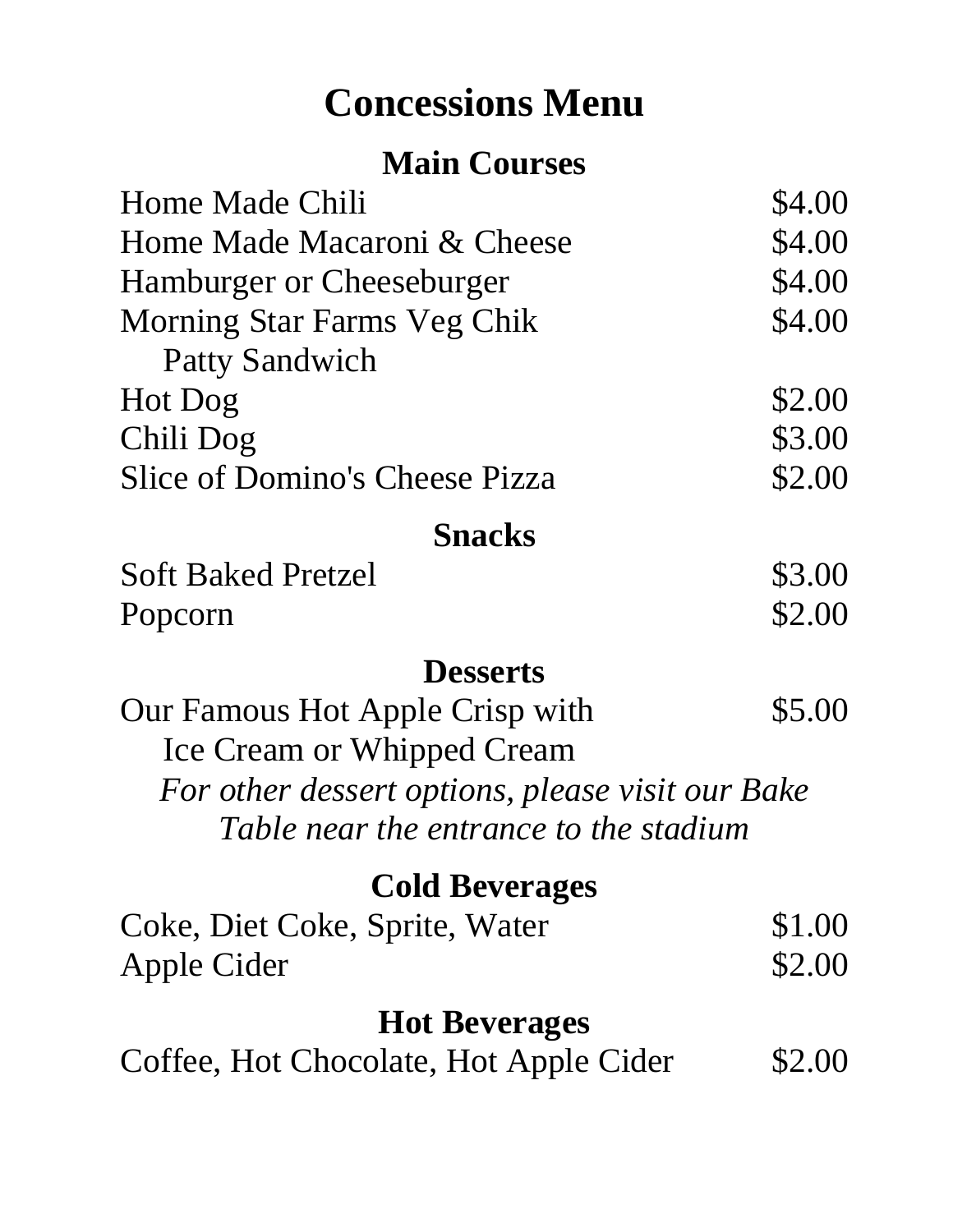<span id="page-2-0"></span>

|                                                | <b>School   North Reading High School</b>        |
|------------------------------------------------|--------------------------------------------------|
| <b>Performance Time   5:00 PM</b>              |                                                  |
|                                                | <b>Band Nickname</b>   Marching Hornets          |
| Division   I                                   |                                                  |
|                                                | <b>Band Director</b> Eric D. Forman              |
| <b>Music Selection</b>                         | A Celebration of 50 Years of<br><b>Star Trek</b> |
|                                                | <b>Music Staff</b>   Eric D. Forman              |
| <b>Marching (Drill) Staff</b>   Eric D. Forman |                                                  |
| <b>Drum Majors</b>                             | <b>Emily Nearing</b><br>Jessica Palazzolo        |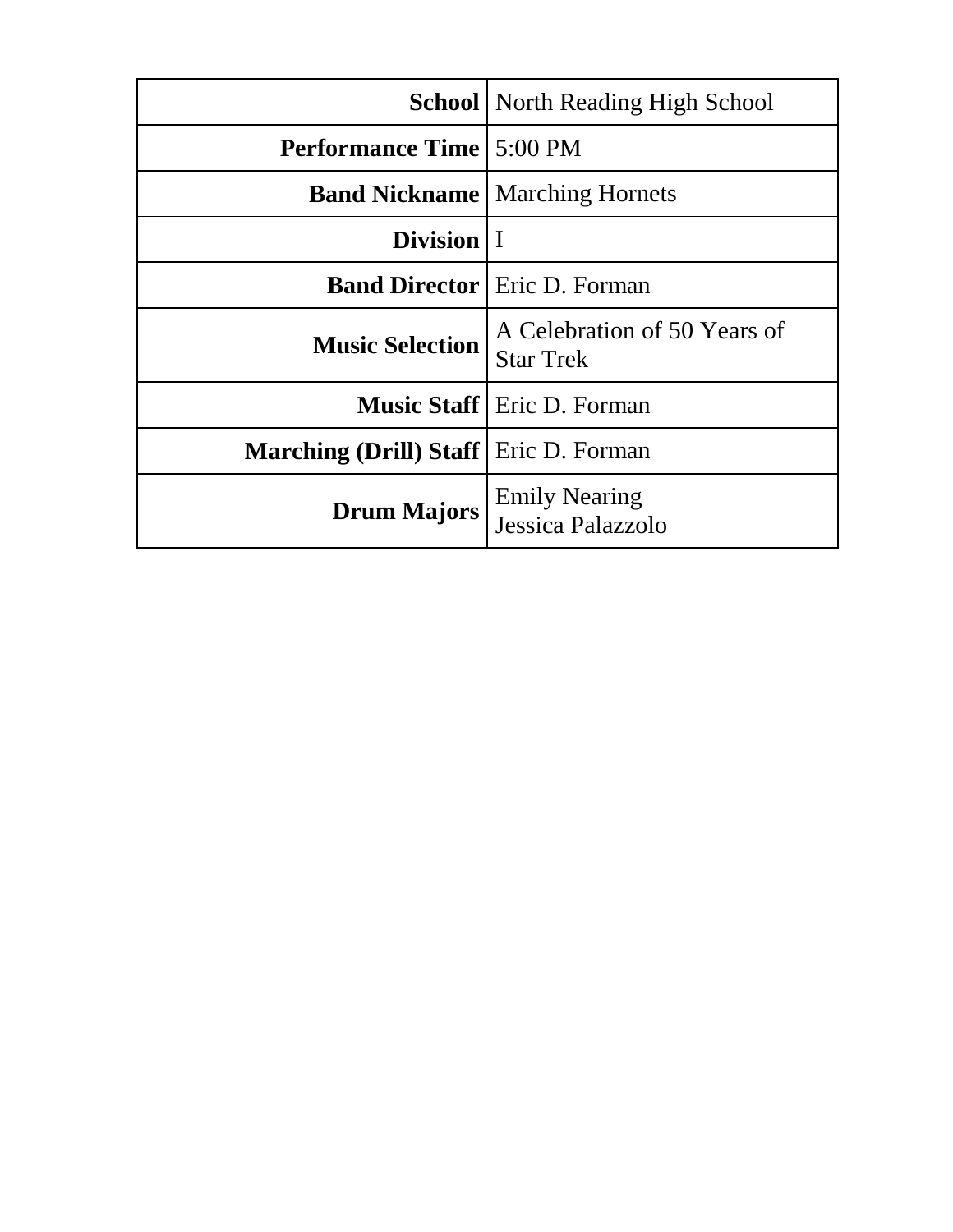<span id="page-3-0"></span>

|                                    | <b>School</b>   Andover High School                                                                                                                                                              |
|------------------------------------|--------------------------------------------------------------------------------------------------------------------------------------------------------------------------------------------------|
| <b>Performance Time</b> 5:15 PM    |                                                                                                                                                                                                  |
| <b>Band Nickname</b>               | Andover High School Golden<br><b>Warrior Marching Band</b>                                                                                                                                       |
| Division   I                       |                                                                                                                                                                                                  |
|                                    | <b>Band Director   Catherine Hofius</b>                                                                                                                                                          |
| <b>Assistant Band Director</b>     | Amy McGlothlin                                                                                                                                                                                   |
| <b>Music Selection</b>             | <b>Agincourt Hymn by Daniel</b><br>Buckvich, arr. Joseph Wright                                                                                                                                  |
| <b>Color Guard Auxiliary Staff</b> | <b>Cameron Carey</b><br>Meghan Root                                                                                                                                                              |
| <b>Percussion Staff</b>            | Jon DiPrima<br><b>Brad Livingston</b>                                                                                                                                                            |
| <b>Drum Majors</b>                 | Ethan Cogswell, DM<br>Neeharika Aniruddh, Assistant<br>DM                                                                                                                                        |
| <b>Color Guard Captains</b>        | <b>Cate Brooks</b><br>Katie Rasmussen                                                                                                                                                            |
| <b>Other</b>                       | Front Ensemble Section Leader: Alex Zeng<br>Battery Section Leader: DJ Cremin<br>Woodwind Section Leader: Oliver Vazquez<br>Brass Section Leader: Armaan Vasowalla<br>Quartermaster: Nelli Cosme |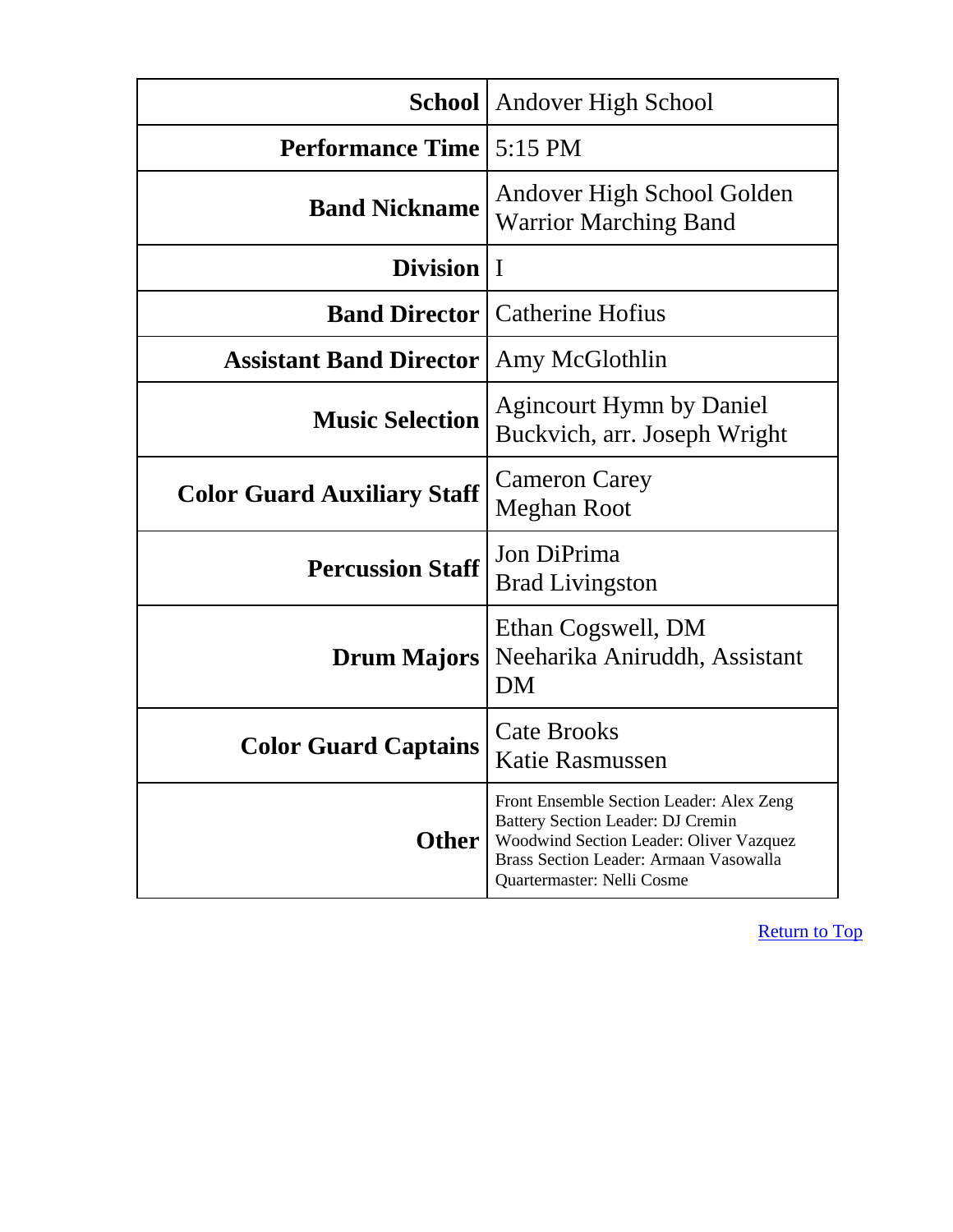<span id="page-4-0"></span>

|                                    | <b>School</b> Triton High School               |
|------------------------------------|------------------------------------------------|
| <b>Performance Time</b>            | $5:30 \text{ PM}$                              |
| <b>Band Nickname</b>               | <b>Triton High School Marching</b><br>Band     |
| Division   I                       |                                                |
| <b>Band Director</b>               | <b>Susan Densmore</b>                          |
| <b>Music Selection</b>             | One<br>By Ian Grom, John Mapes                 |
| <b>Music Staff</b>                 | <b>Cameron Kane</b>                            |
| <b>Marching (Drill) Staff</b>      | Neil Butler<br>Sean Jansen                     |
| <b>Color Guard Auxiliary Staff</b> | Liz Butler                                     |
| <b>Percussion Staff</b>            | <b>Sam Densmore</b><br><b>Matt Denaro</b>      |
| <b>Drum Majors</b>                 | <b>Gabrielle Doucot</b><br><b>Tyler Jacobs</b> |
| <b>Color Guard Captains</b>        | Megan Jacobs                                   |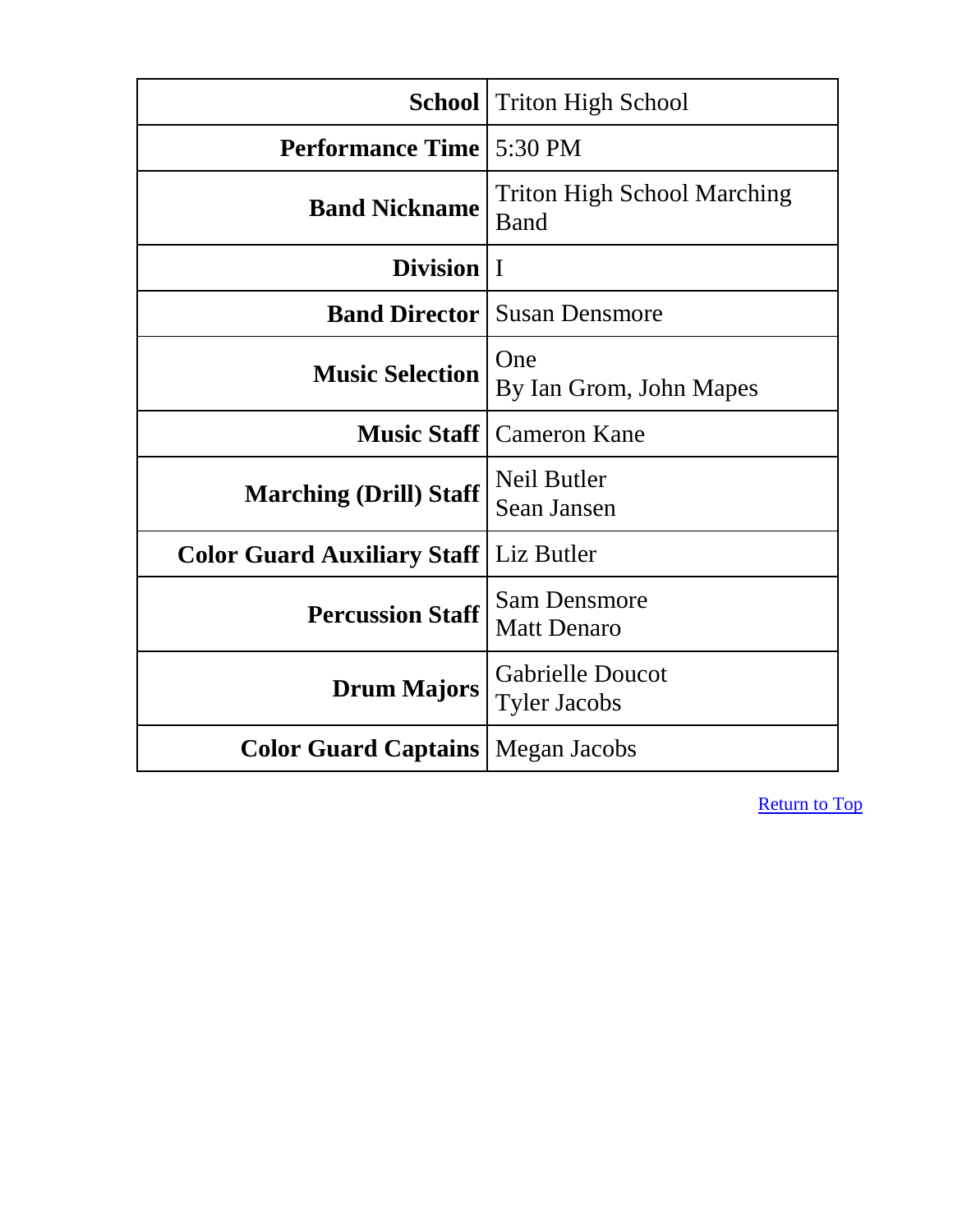<span id="page-5-0"></span>

|                                                   | <b>School</b> Dracut High School                       |
|---------------------------------------------------|--------------------------------------------------------|
| <b>Performance Time   5:45 PM</b>                 |                                                        |
|                                                   | <b>Band Nickname</b>   Marching Middie's               |
| Division   II                                     |                                                        |
|                                                   | <b>Band Director</b>   Zachary M. Cooper               |
| <b>Assistant Band Director</b>   Lindsey Hedrick  |                                                        |
|                                                   | <b>Music Selection</b>   Music of Beauty and the Beast |
| <b>Color Guard Auxiliary Staff   Chelsea Rees</b> |                                                        |
| <b>Percussion Staff   Dave Grant</b>              |                                                        |
| <b>Drum Majors</b>                                | Sarah Bazarian<br>Kaleigh O'Brien                      |
| <b>Color Guard Captains</b>                       | <b>Yelaina Anton</b><br>Leah Thorburne                 |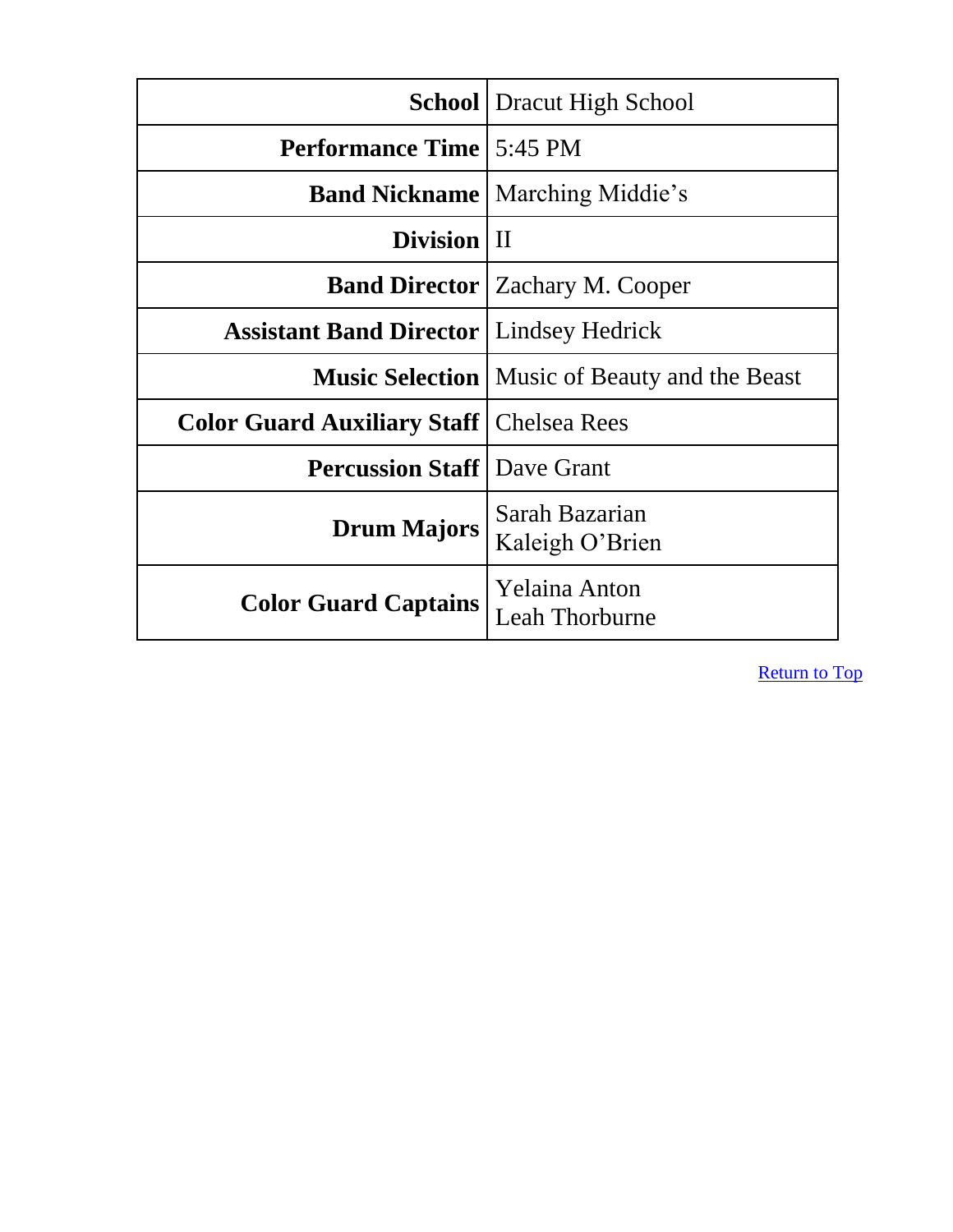<span id="page-6-0"></span>

| <b>School</b>                      | North Middlesex Regional High<br>School                    |
|------------------------------------|------------------------------------------------------------|
| <b>Performance Time</b>            | $6:00$ PM                                                  |
| Division   II                      |                                                            |
| <b>Band Director</b>               | <b>Jason Bielik</b>                                        |
| <b>Music Selection</b>             | "Firebird"                                                 |
| <b>Music Staff</b>                 | <b>Jason Bielik</b>                                        |
| <b>Marching (Drill) Staff</b>      | <b>JP</b> Lanctot                                          |
| <b>Color Guard Auxiliary Staff</b> | <b>Brian Breton</b><br><b>Becky Manita</b>                 |
| <b>Percussion Staff</b>            | <b>Barry Powell</b><br>Michael Day                         |
| <b>Drum Majors</b>                 | <b>Alison French</b><br>Paige Dyer<br><b>Noah Lauziere</b> |
| <b>Color Guard Captains</b>        | <b>Delaney Stevens</b>                                     |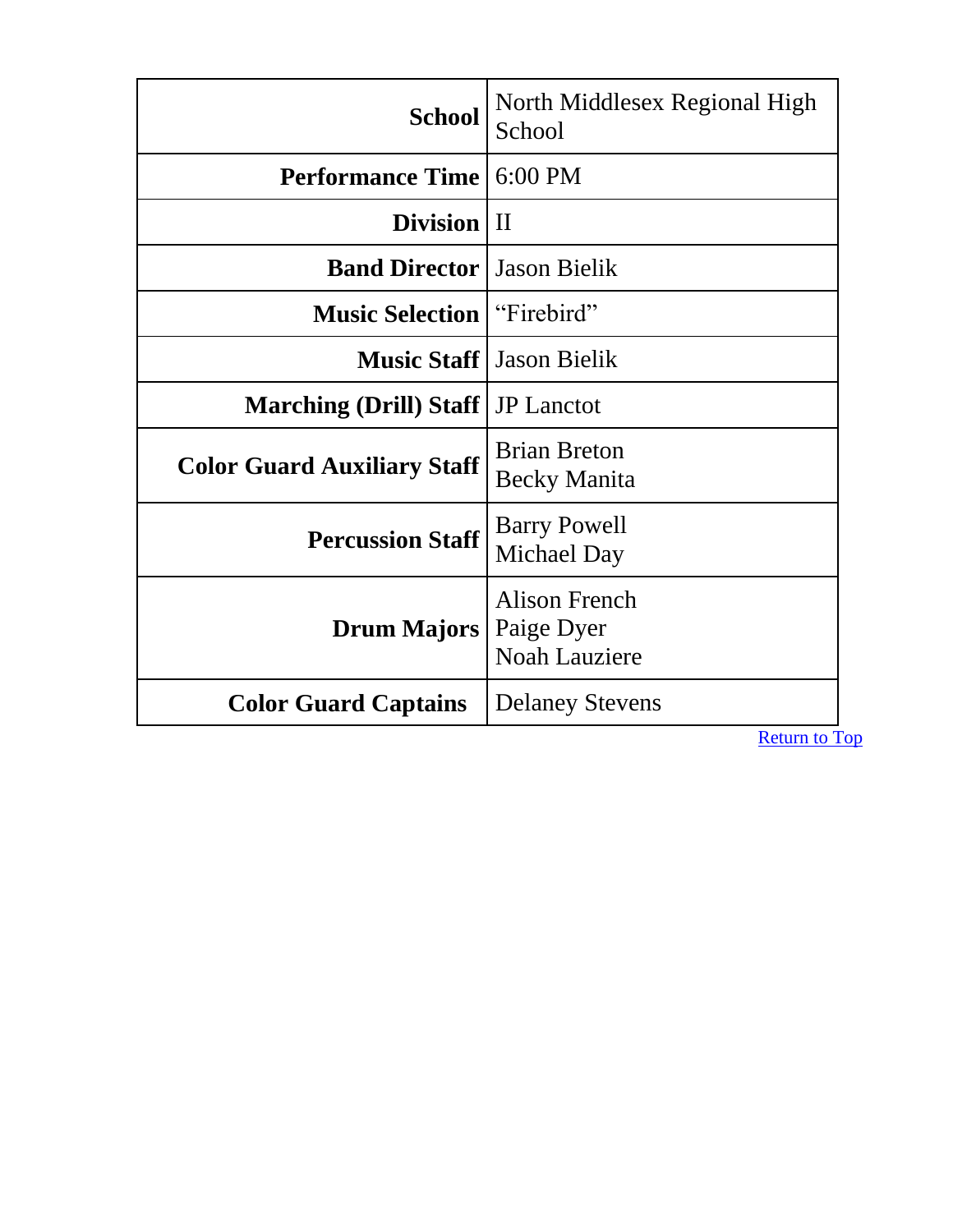<span id="page-7-0"></span>

|                                    | <b>School</b> Medford High School                        |
|------------------------------------|----------------------------------------------------------|
| <b>Performance Time</b>            | $6:15 \text{ PM}$                                        |
| <b>Band Nickname</b>               | <b>Medford Mustang Marching</b><br>Band                  |
| Division   II                      |                                                          |
| <b>Band Director   Haley Rello</b> |                                                          |
| <b>Music Selection</b>             | Two Worlds: The Music of<br>Tarzan by Phil Collins       |
| <b>Music Staff</b>                 | David Bunten<br><b>Ramon Fernandes</b>                   |
| <b>Marching (Drill) Staff</b>      | Dan Hofman<br>Megan Kaiser<br><b>Justin Solle</b>        |
| <b>Color Guard Auxiliary Staff</b> | Jackie Gaffney<br><b>Brooke Parziale</b><br>Paul Gaffney |
| <b>Percussion Staff</b>            | <b>Bob Norberg</b><br><b>Josh Natal</b>                  |
| <b>Drum Majors</b>                 | Kaela Malone<br><b>Meghan Smith</b>                      |
| <b>Color Guard Captains</b>        | <b>Shawn Discoll Gomez</b><br><b>Lillian Bates</b>       |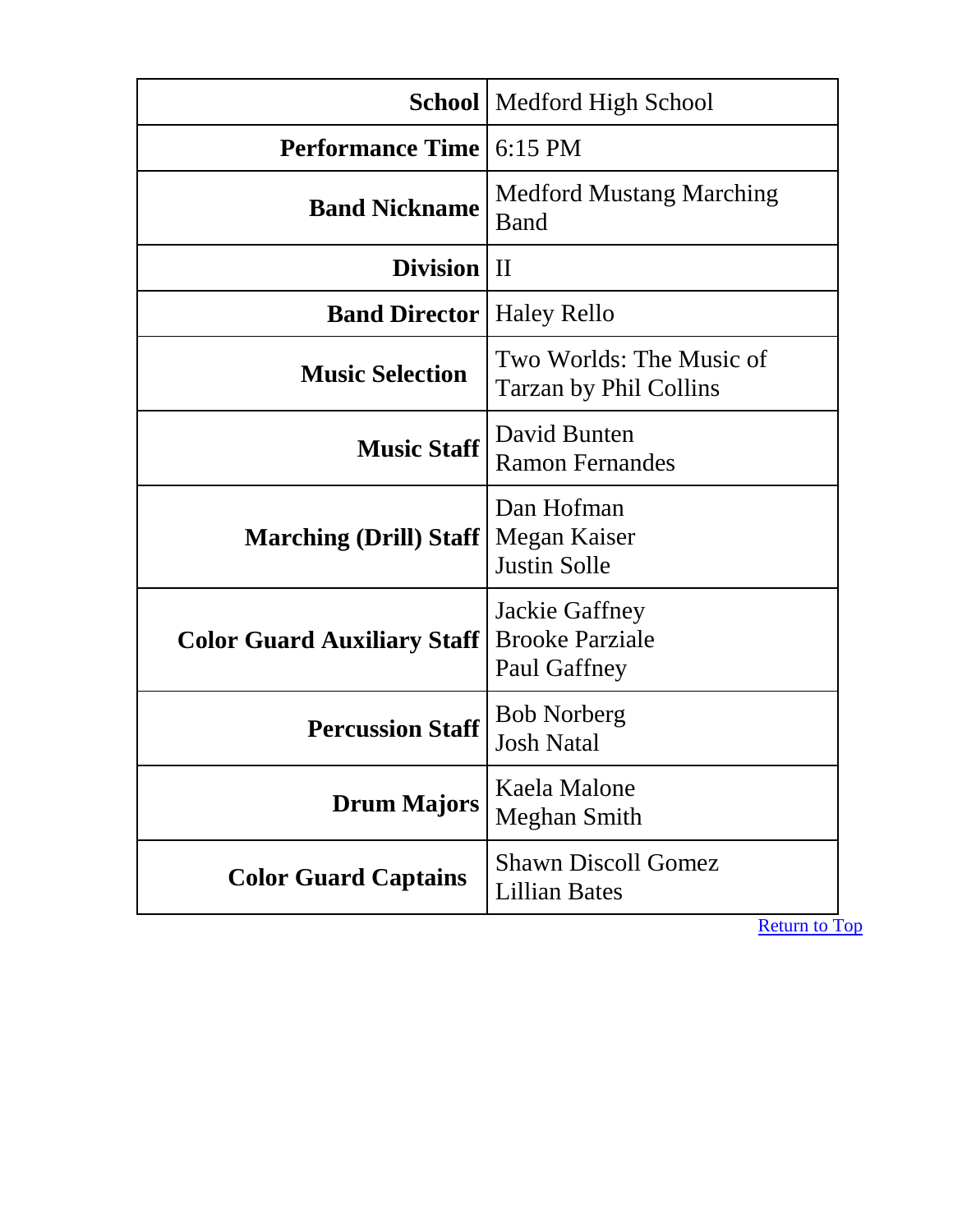<span id="page-8-0"></span>

|                                    | <b>School</b>   Gardner High School                                                                                                                                                                          |
|------------------------------------|--------------------------------------------------------------------------------------------------------------------------------------------------------------------------------------------------------------|
| <b>Performance Time</b>            | 6:45 PM                                                                                                                                                                                                      |
| <b>Band Nickname</b>               | Wildcat Marching Band "The Pride"<br>and Class"                                                                                                                                                              |
| <b>Division</b>                    | Ш                                                                                                                                                                                                            |
| <b>Band Director</b>               | Douglas B. Lepisto                                                                                                                                                                                           |
| <b>Music Selection</b>             | "The Sound of Simon"<br>Featuring: Bridge Over Troubled Water, You<br>Can Call Me Al, Still Crazy After All These<br>Years, Fifty Ways to Leave Your Lover, Late in<br>the Evening, and the Sound of Silence |
| <b>Assistant Staff</b>             | Diane Clark<br>Danni Chaves<br><b>Kyle Kirouac</b><br>Elizabeth Lepisto<br><b>Mike Nicholson</b>                                                                                                             |
| <b>Color Guard Auxiliary Staff</b> | Shannon Szymanski<br><b>Jess Lyons</b>                                                                                                                                                                       |
| <b>Percussion Staff</b>            | <b>Chris Dufault</b>                                                                                                                                                                                         |
| <b>Drum Majors</b>                 | Ava Cormier<br>Danielle Jaillet<br><b>Brooklyn McDonald</b>                                                                                                                                                  |
| <b>Color Guard Captains</b>        | Olivia Nasis<br><b>Jack Valiton</b>                                                                                                                                                                          |
| <b>Percussion Captains</b>         | <b>Spencer Cool</b><br>Michelle Francis<br><b>Ahliah Lopez</b>                                                                                                                                               |
| <b>Drill Design</b>                | Adam St. Jean                                                                                                                                                                                                |
| <b>Other</b>                       | Music by Paul Simon<br><b>Arranged by Jay Dawson</b><br>Percussion Arranged by Mark<br>Casey & Chris Crockarell                                                                                              |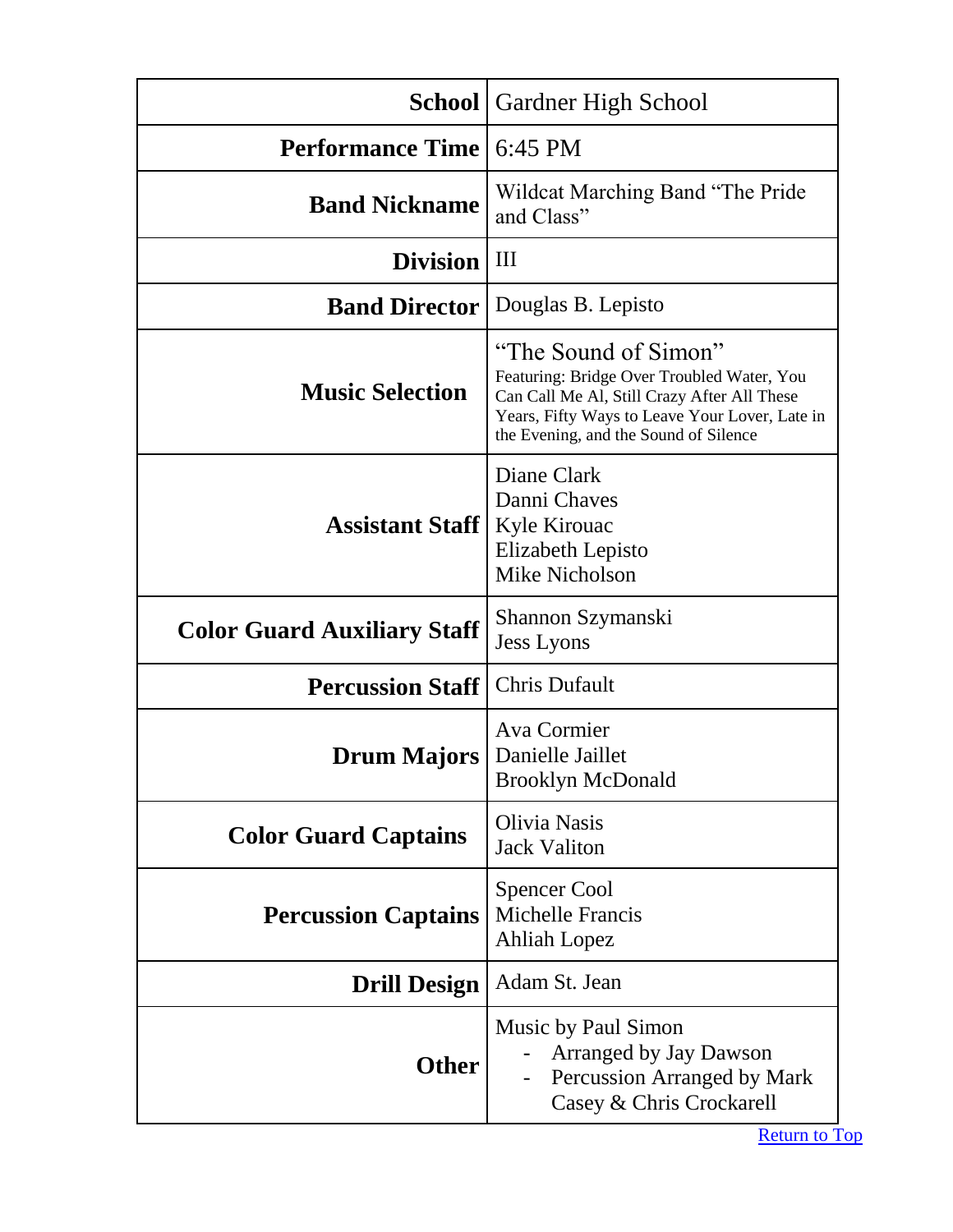<span id="page-9-0"></span>

|                                    | <b>School</b> Milton High School                                |
|------------------------------------|-----------------------------------------------------------------|
| <b>Performance Time</b>            | $7:00 \text{ PM}$                                               |
| <b>Band Nickname</b>               | <b>Wildcat Marching Band</b>                                    |
| <b>Division</b>                    | III                                                             |
| <b>Band Director</b>               | Rebecca Damiani<br><b>Gary Good</b>                             |
| <b>Music Selection</b>             | The Music of Chuck Mangione                                     |
| <b>Music &amp; Marching Staff</b>  | Rebecca Damiani<br><b>Gary Good</b>                             |
| <b>Color Guard Auxiliary Staff</b> | Grace Marinilli                                                 |
|                                    | <b>Percussion Staff</b>   Morgan Schneider                      |
| <b>Drum Majors</b>                 | <b>Isaac Savona</b><br><b>Shoilee Banerjee</b><br>Dylan MacLeod |
| <b>Color Guard Captain</b>         | Kelia McCullough                                                |
| <b>Percussion Captains</b>         | <b>Billy Liddell</b><br>Sawyer Flanagan                         |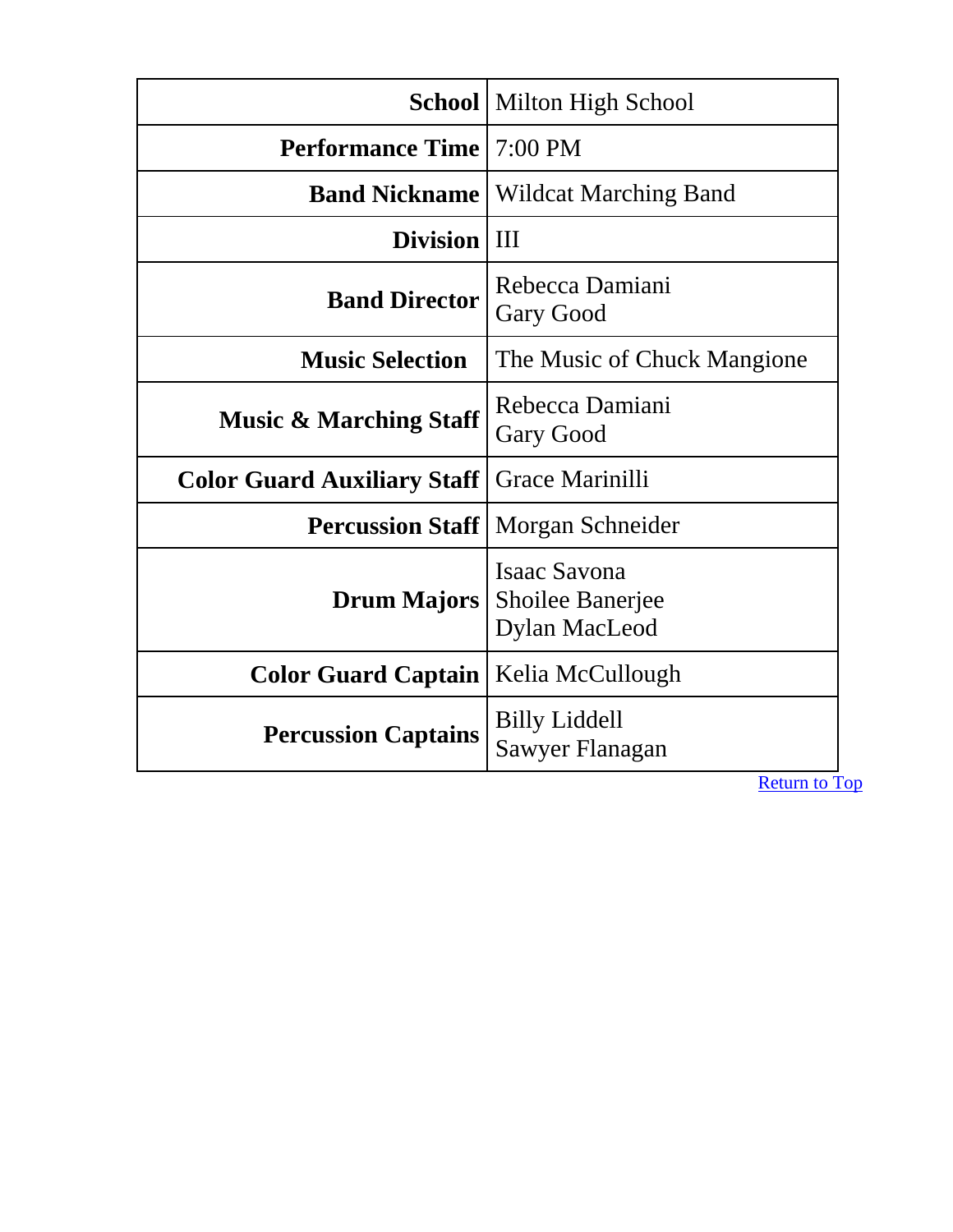<span id="page-10-0"></span>

| School                             | Salem High School (MA)                                                                                                                                       |
|------------------------------------|--------------------------------------------------------------------------------------------------------------------------------------------------------------|
| <b>Performance Time</b>            | $7:15 \text{ PM}$                                                                                                                                            |
| <b>Band Nickname</b>               | The Pride of the North Shore                                                                                                                                 |
| <b>Division</b>                    | III                                                                                                                                                          |
| <b>Band Director</b>               | Cynthia Napierkowski                                                                                                                                         |
| <b>Assistant Band Director</b>     | <b>Ben Chertok</b>                                                                                                                                           |
| <b>Music Selection</b>             | "On Gallows Hill – The Salem"<br>Witch $Trials"$ – composed by Key<br>Poulan, commissioned to commemorate the<br>325th anniversary of the Salem Witch Trials |
| <b>Music Staff</b>                 | Cyndi Napierkowski<br>Jabari Tovar<br>Nalani Fujiwara<br>Luke Deardorff                                                                                      |
| <b>Marching (Drill) Staff</b>      | Mark Napierkowski<br>Sam Hanson<br>Cameron McHugh<br>Allan MacTaylor                                                                                         |
| <b>Color Guard Auxiliary Staff</b> | Mateus Ferreira<br>Jennifer Doucette-Ly                                                                                                                      |
| <b>Percussion Staff</b>            | Jabari Tovar<br><b>Gary Hanson</b><br>Samantha Cabral                                                                                                        |
| <b>Drum Majors</b>                 | Nick Angeramo<br>Neva Payson and<br><b>Renne Venico</b>                                                                                                      |
| <b>Color Guard Captains</b>        | Corinne Ly                                                                                                                                                   |
| <b>Other</b>                       | Lennie Machado – Drill Design<br>Patrick Tanguay – Sound Technician                                                                                          |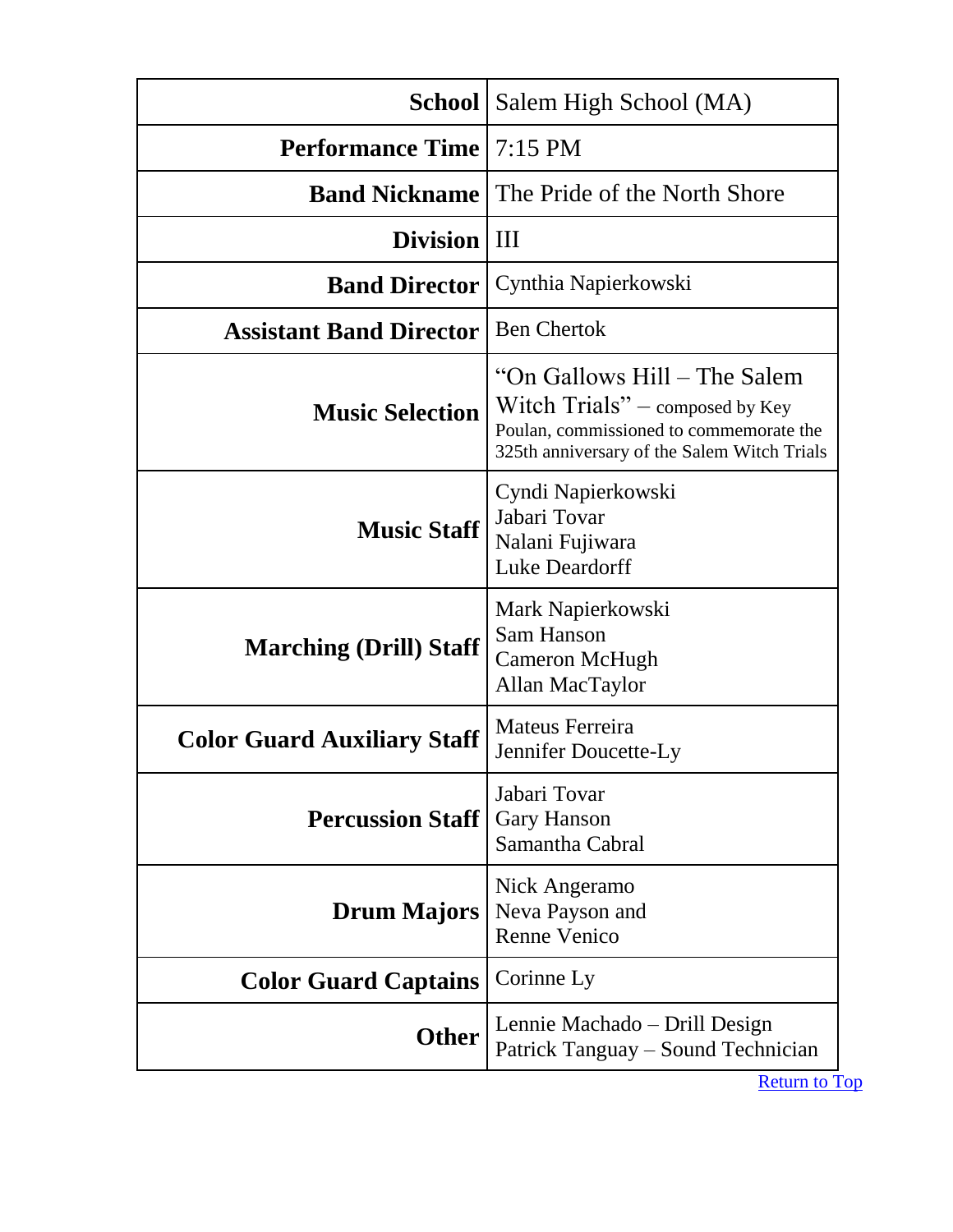<span id="page-11-0"></span>

|                                    | School   Acton-Boxborough RHS                                        |
|------------------------------------|----------------------------------------------------------------------|
| <b>Performance Time   7:30 PM</b>  |                                                                      |
| <b>Band Nickname</b>               | <b>Marching Colonials</b>                                            |
| Division   IV                      |                                                                      |
| <b>Band Director   Mark Hickey</b> |                                                                      |
| <b>Music Selection</b>             | "Invincible" by Jay Dawson                                           |
|                                    | <b>Music Staff</b>   Mark Hickey                                     |
| <b>Marching (Drill) Staff</b>      | <b>Neal Smith</b><br>J.P. Lancto<br>Peter Correia<br>Mike Carotenuto |
| <b>Color Guard Auxiliary Staff</b> | John Pacheco<br><b>Nicole Bussard</b>                                |
| <b>Percussion Staff</b>            | Chris Correia                                                        |
| <b>Drum Majors</b>                 | Tim McCarthy<br>Genevieve Rudolph<br>Ben Lin                         |
| <b>Color Guard Captains</b>        | Corinne Greene<br><b>Katherine Francis</b>                           |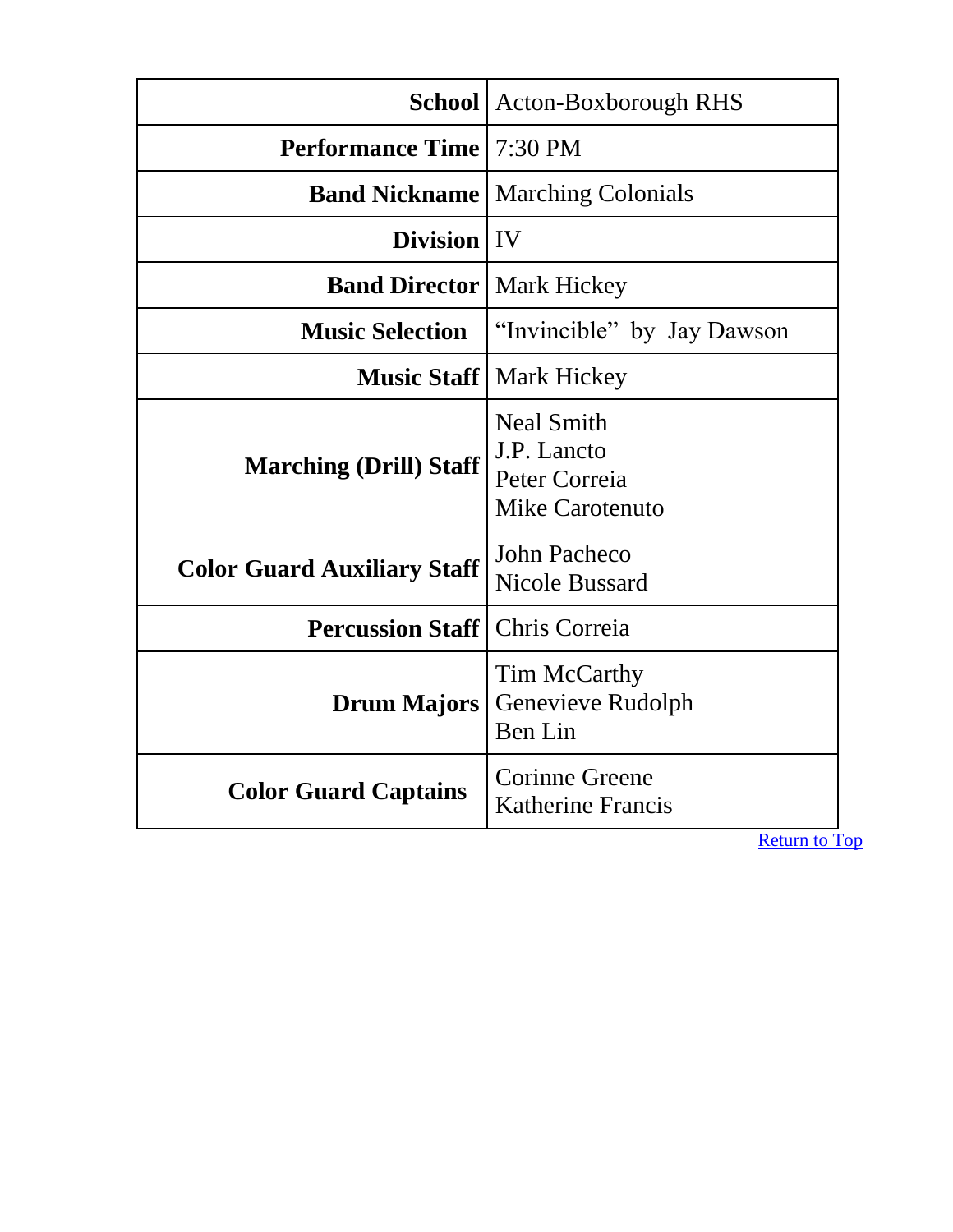<span id="page-12-0"></span>

|                                    | <b>School</b>   Salem High School (NH)                                                                                                                                                           |
|------------------------------------|--------------------------------------------------------------------------------------------------------------------------------------------------------------------------------------------------|
| <b>Performance Time</b>            | 7:45 PM                                                                                                                                                                                          |
| <b>Band Nickname</b>               | The Salem High School Blue<br>Devil Marching Band and Color<br>Guard                                                                                                                             |
| <b>Division</b>   IV               |                                                                                                                                                                                                  |
|                                    | <b>Band Director   Marty Claussen</b>                                                                                                                                                            |
| <b>Music Selection</b>             | "Avatar: The Last Airbender"<br><b>Musical Selections Include:</b><br>"Air"<br>"Fire"<br>"Water"<br>"Earth"                                                                                      |
| <b>Music Staff</b>                 | Marty Claussen, Emma Shapiro,<br>Kenny Mendonca, Patrick Mathews,<br>Ed Jack, Kelsey Chase, Hailley<br>Dufresne, and Brian Short                                                                 |
| <b>Marching (Drill) Staff</b>      | Karl Sarff, Marie Maitre, Dana Hua,<br><b>Brian Spencer and Liam Tremblay</b>                                                                                                                    |
| <b>Color Guard Auxiliary Staff</b> | Angela Culot, Cameron Carey, Karen<br>White, Meghan Root, and Natalie<br>Kubelbeck                                                                                                               |
| <b>Percussion Staff</b>            | Edward Nordengren, Josh Peatfield,<br>David Rodriguez, Chris Sutter,<br>Gabby Tober, and Brian Flahive                                                                                           |
| <b>Drum Majors</b>                 | Allie Ross, Alex Kamal, and RJ Dion                                                                                                                                                              |
| <b>Color Guard Captains</b>        | Katie Arcidiacono and Lily Fischer                                                                                                                                                               |
| <b>Other</b>                       | Wind arrangements – Terry White<br>Battery arrangements – Edward<br>Nordengren & Josh Peatfield<br>Front Ensemble arrangements -<br>David Rodriguez & Chris Sutter<br>Visual Design - Karl Sarff |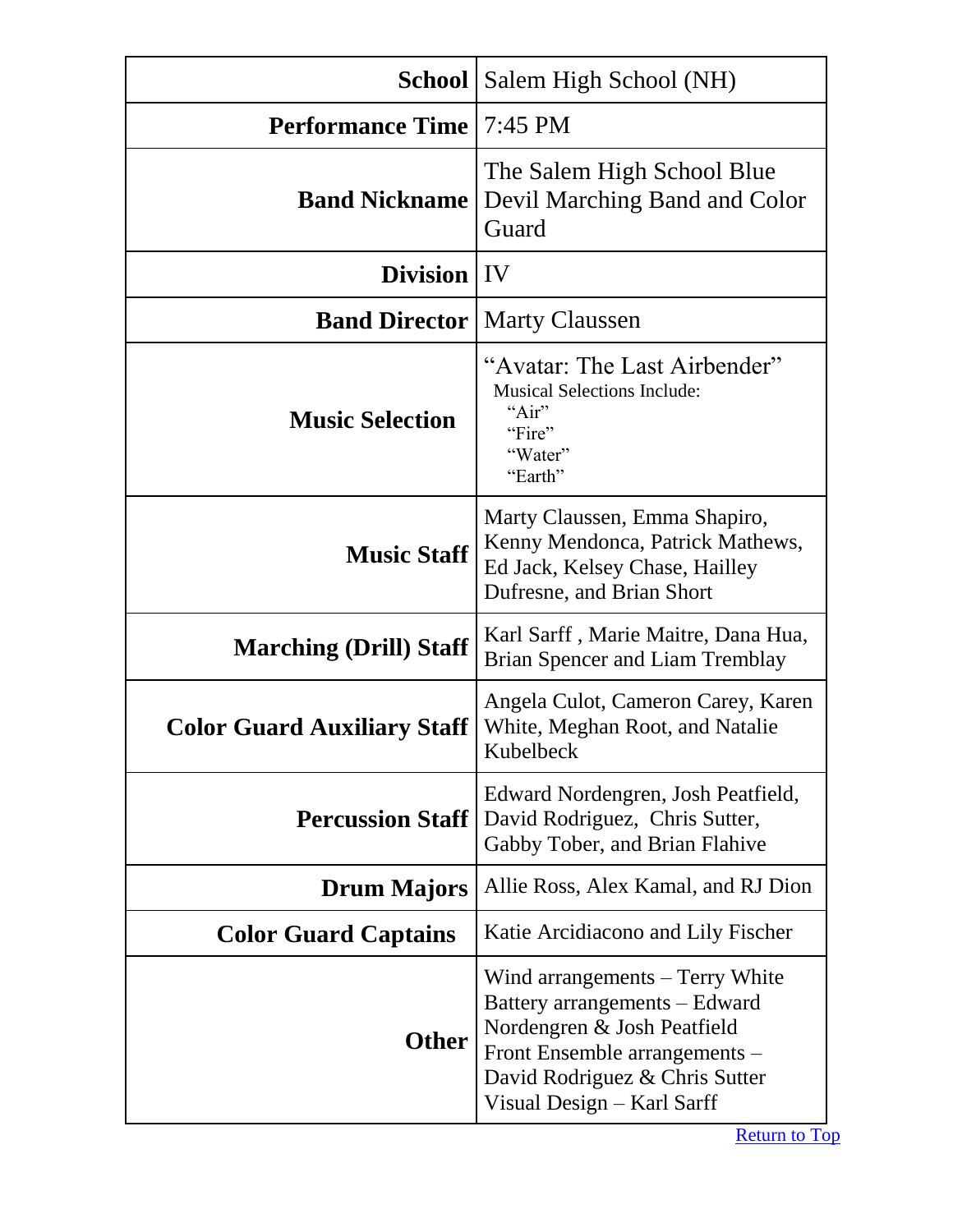<span id="page-13-0"></span>

| <b>School</b>                      | Wakefield High School                                                        |
|------------------------------------|------------------------------------------------------------------------------|
| <b>Performance Time</b>            | 8:00 PM                                                                      |
| <b>Band Nickname</b>               | <b>Warrior Marching Band</b>                                                 |
| <b>Division</b>                    | 5                                                                            |
| <b>Band Director</b>               | <b>Thomas Bankert</b>                                                        |
| <b>Music Selection</b>             | <b>Mirror Mirror</b><br>Music arranged by<br>Frank Sullivan & Michael Miller |
| <b>Music Staff</b>                 | Jaclyn Viscardi                                                              |
| <b>Marching (Drill) Staff</b>      | Ed Devlin<br><b>Ryan MacNeill</b><br><b>Alexis Csicsek</b>                   |
| <b>Color Guard Auxiliary Staff</b> | Alyssa Grant<br>Julie Brown<br><b>Nicole Bussard</b><br>Bryanna Bernard      |
| <b>Percussion Staff</b>            | <b>Michael Morel</b><br><b>Chris Lawlor</b><br>Matt Grina                    |
| <b>Drum Majors</b>                 | Erin McCormack<br>Emma Anderson                                              |
| <b>Color Guard Captains</b>        | Nina DiCarlo<br>Samantha Hartman<br>Gabrielle White                          |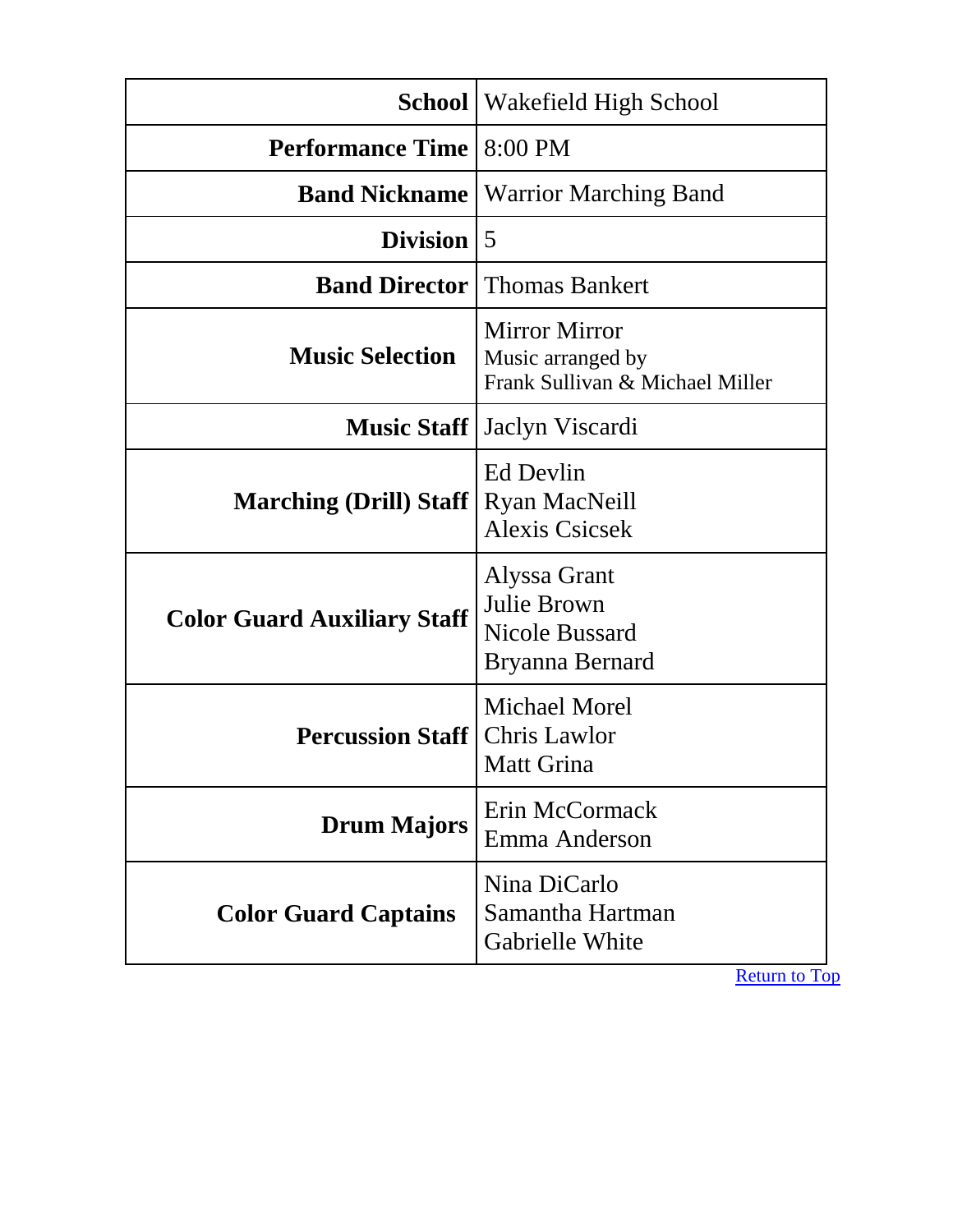#### <span id="page-14-0"></span>**Performance Time** 8:15 PM